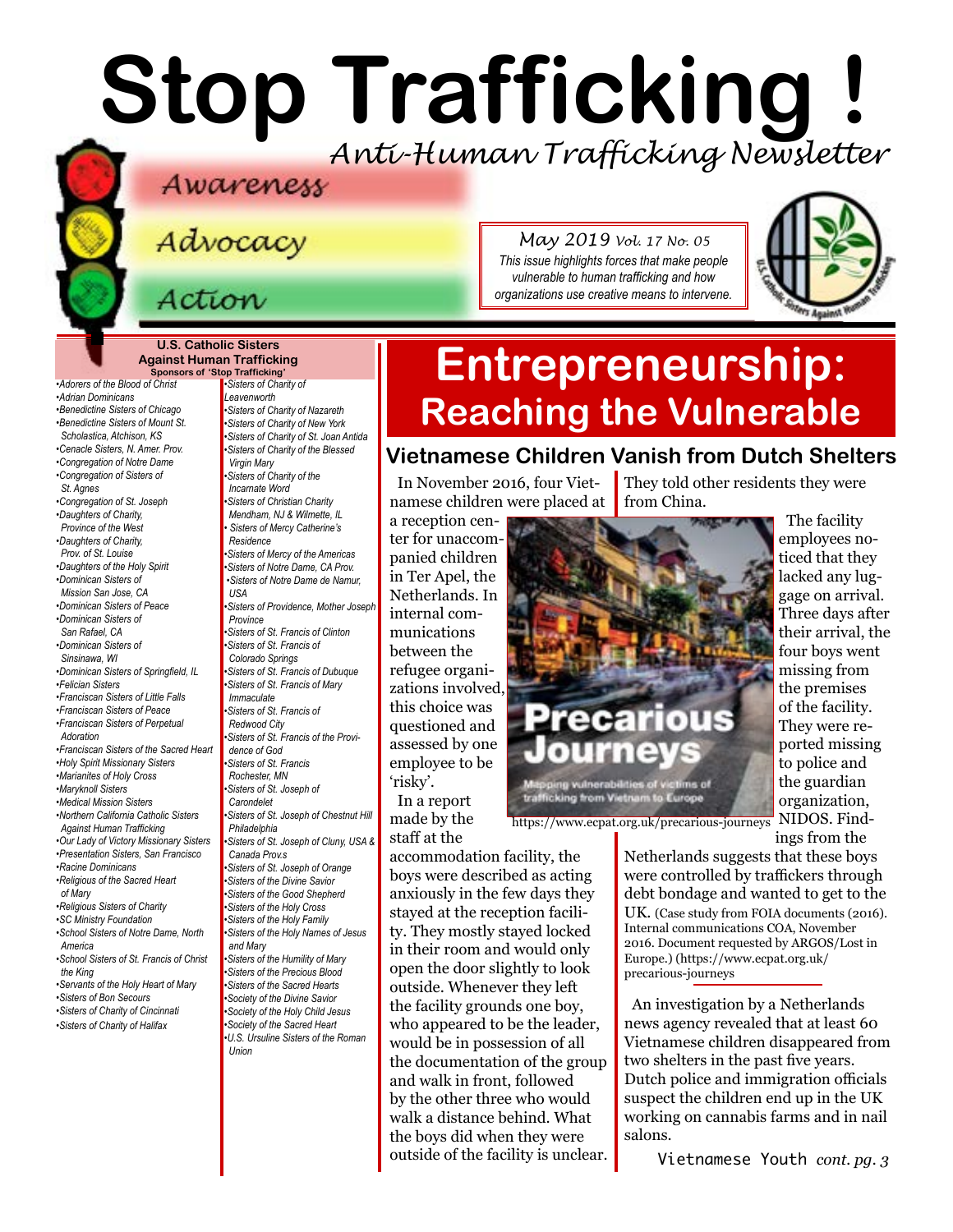## *Anti-Human Trafficking Newsletter 17/05*



### **Uzbekistan: Cotton Harvesting**

In 2018 when the harvest began, a man was on sick leave from work at *Ammofos-Maxam,*  a joint Uzbek-Spanish company and the main employer in the town where he lived. According to his parents, his supervisor called him repeatedly and demanded that he pick cotton. As the sole breadwinner in his family, he financially supported his parents and two brothers. His mother said he could not refuse to pick cotton because he feared losing his job. He could have hired someone to pick in his place for approximately US\$ 120, but the family could not afford it.

2

He had worked at *Ammofos-Maxam* for five years and each autumn had been sent by his employer to pick cotton. The chairman of the board of *Uzkimyosanoat* signed an order in September, directing eight subsidiary compa-

nies, including *Ammofos-Maxam,* to send a total of 6,000 employees to pick cotton in the Dustlik district in Jizzakh, and to arrange their transportation, food, and accommodation. The order stated the action was in compliance with orders of the Cabinet of Ministers of the Republic of Uzbekistan -- *"On the Preparation of the 2018 Cotton Harvest and Harvesting of Ripe Cotton without Loss."*

A nurse described relentless forced labor, including cotton picking, that takes her away from her job. *"I like working as a nurse. I always dream that every day I will be allowed to do my job. Because in total I only work as a nurse three to five months a year. Two years ago, I started to keep track of the days I worked as a nurse. It has turned out to be 109 days per year. The rest of the time I have worked in the fields, carried out public maintenance, and street cleaning. True, nurses who are a little older may do their jobs 5-6 months a year, but not at my age [38 years old]. To fulfill all orders from the top, officials send out people like me. If they need more work done, then they will also send out the older nurses too. More than anything I don't like working in the fields, weeding and picking cotton."*

The nurse said that she was sent to another district to pick cotton from October 7 to November 20 because the district department of health ordered each medical institution to send 20 pickers and she could not refuse without risking her job. She said she and 500 other pickers lived in crowded, cold conditions in buildings with no windows and tents, sharing just four toilets. There was a tent for supervisors at the field that included five employees from the district health department, the union leader, two employees from the district and one from the region.

The chairperson of a women's committee who was tasked with recruiting cotton pickers, said that attracting voluntary pickers early in the season was easy



but got much harder after the first pass. *"At first it was easy to recruit pickers because it was possible for them to earn money. Later, no one wanted to go to the fields and we had to use different tactics, including threatening to cut off their welfare and child benefits to get them to pick."* 

A teacher said she picked cotton voluntarily on weekends on a relative's farm from the beginning of the season to earn some extra money. After the first pass, she stopped picking because it was no longer worth it. She said that after October 20, local officials assigned a cotton quota to every public organization in the district. Her school was required to provide 15 tons. She picked for 20 days after her director threatened to fire her when she protested. The school deducted money from teachers' salaries to cover the cost of the 30 teachers it sent to pick cotton on overnight shifts in other districts. She said, *"The director ordered us to tell children that their parents must each provide the school with five kilograms of cotton per day, not money. At first the school managed to collect two or two and a half tons per day but now we can't manage 300 kilograms."* (Report pg. 21, 24)

Uzbekistan's 2018 cotton harvest, which concluded in all regions of the country at the end of November, showcased the enormous challenges in uprooting the country's deeply entrenched forced labor system.

Children forced to help pick cotton has diminished considerably due to the Uzbek government's genuine, public commitment to end forced labor in cotton production.



Cotton *cont. pg. 3*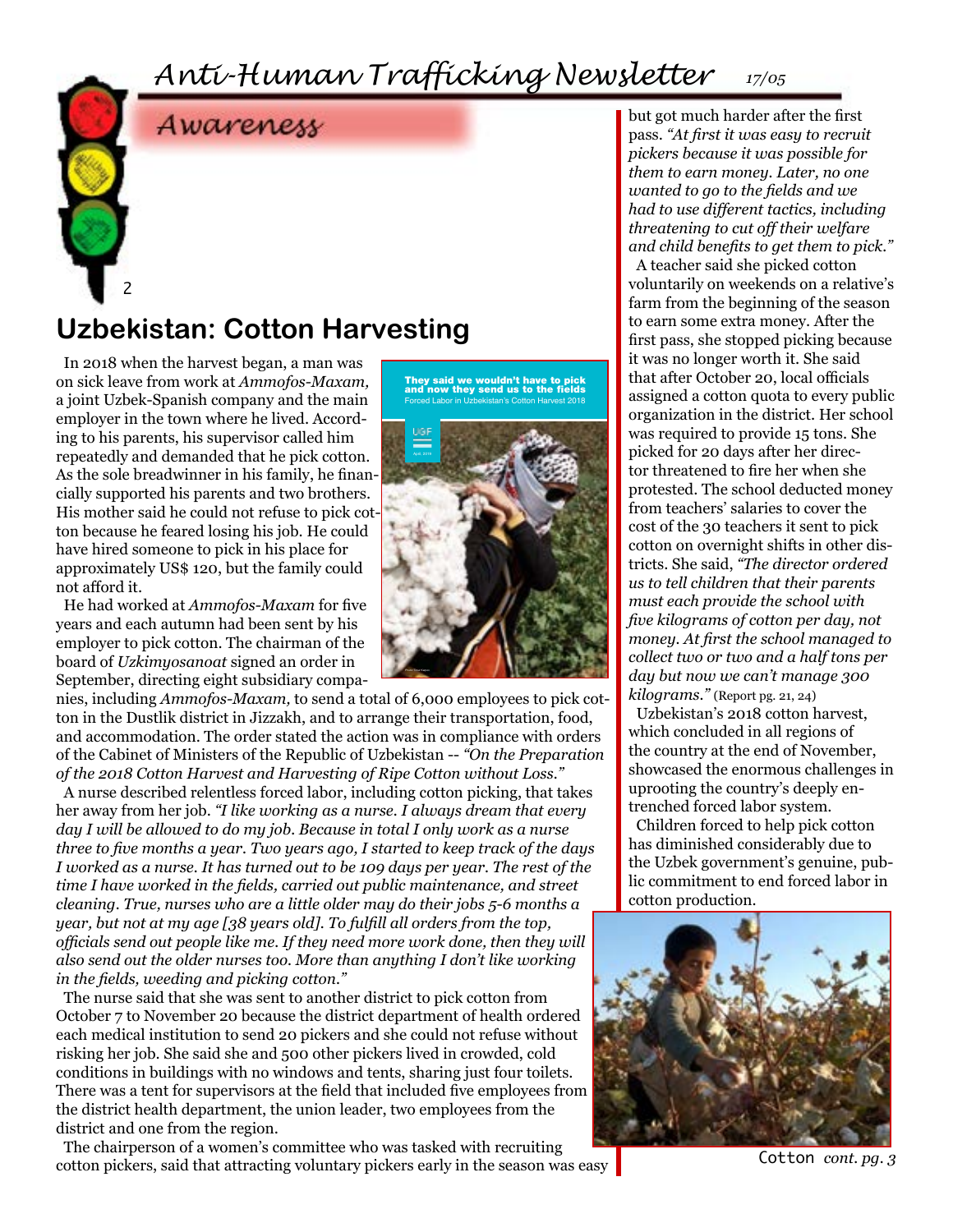*17/05*

### Awareness

### **Cotton** *cont. from pg. 2*

3

Yet the government's own centralized production system and real labor gaps— insufficient labor in less populous districts coupled with a drop in voluntary labor during the late picking season— continued to drive the use of forced labor across the country in 2018. Even as parts of the government undertook measures to prevent and investigate cases of forced labor, other parts of the government directed employers to order their workers to pick cotton to make up for shortfalls of local voluntary pickers, orders which vulnerable employees could not refuse. The government still relies on and extorts major national enterprises, businesses, and organizations, not only to supply thousands of employees as pickers, but also to bear costs for their transportation, food, and accommodation during harvest.

While significant increases in payment for cotton picking did increase voluntary participation in the harvest, especially early when cotton is most abundant and pickers can earn the most, this was not sufficient to cover labor shortfalls in low population districts or later in the season when working conditions worsened and pickers would earn much less. As a result, officials turned to public sector institutions as well as banks, enterprises, and businesses to send their employees to the fields or pay for pickers, to cover costs for these pickers, and, in some regions, to deliver cotton quotas.

In order to initiate appropriate reforms that address the underlying causes of forced labor, identifying structural problems and policies is essential. (Excerpted: Report pgs. 5-6, http://uzbekgermanforum.org)

#### **Vietnamese Youth** *cont. from pg. 1*

The findings of the investigation raise serious questions about the efforts of EU states to prevent the trafficking of vulnerable children, and highlight the failings of the British and Dutch authorities to care for unaccompanied minors properly.

The organization, *Every Child Protected Against Trafficking* (Ecpat), reported that there are more Vietnamese children than any other nationality identified or suspected of being trafficked into the UK. (https://www.theguardian.com/global-development/2018/dec/15/uk-care-system-failing-trafficked-children-lost-and-missing)

When unaccompanied underage asylum seekers arrive in the Netherlands, the Dutch organization, *Central Agency for the Reception of Asylum Seekers* (COA), provides them with a guardian to support them through the asylum process. If the Dutch authorities believe a child may be at risk of potential trafficking they are taken to one of two protected shelters under COA management.

The head of the COA said that despite his organization's efforts to protect Vietnamese children, many simply vanish from the shelters. *"The minors disappear, no matter what we do,"* he said. Internal emails from the COA and the police detail the lengths the Vietnamese children go to in order to escape the shelters – they often study maps, sharpen knives to open windows, and tamper with fire alarms. People working at the shelters try to prevent the children from escaping but are rarely successful.

Concerns about traffickers' access to these shelters have been growing. The coordinator of the northern shelter said that the protected shelters are used by traffickers as staging posts, where children who have entered the country illegally and unaccompanied can stay while waiting to be collected by the trafficking gangs. *"I realized the shelter was used as a stopover on the way to England,"*  a shelter manager said. The traffickers, some from eastern European countries, often wait in cars outside to pick up the children.

The UK is believed to be the end destination for the trafficking ring that starts in Vietnam via eastern Europe and the Netherlands and France. The Dutch police say the UK is an attractive smuggling destination because trafficked children can make thousands of pounds a month on cannabis farms and in nail salons. Official UK figures show that hundreds of Vietnamese children are trafficked into the country each year, however the actual number is thought to be much higher. Vietnamese nationals are ranked consistently in the top three of groups identified as potential victims of trafficking in the UK. From 2009 to 2018, 3,187 Vietnamese adults and children were referred to authorities.

(https://www.theguardian.com/global-development/2019/mar/30/trafficked-vietnamese-

children-at-risk-in-dutch-shelters-sent-to-uk)

#### **Mozambique's Children at Risk from Poverty and Natural Disaster**

Experts indicate post-disaster trafficking is common in developing nations as global warming disasters leave the already poor even more vulnerable.

In March 2019 Cyclone Idai devastated vast areas of Mozambique's coastal areas before moving inland to neighboring Malawi and Zimbabwe. In areas in and around Mozambique's port city of Beira hundreds were killed and millions affected.

(Photo: ©UNICEF/UN0291170/ de wet AFP-Services)

Torrential rains triggered floods that inundated vast swathes of farmland in one of the worst climate-related disasters to hit the southern hemisphere. Social institutions cannot function effectively, making it hard to find food and human-Mozambique *cont. pg. 4*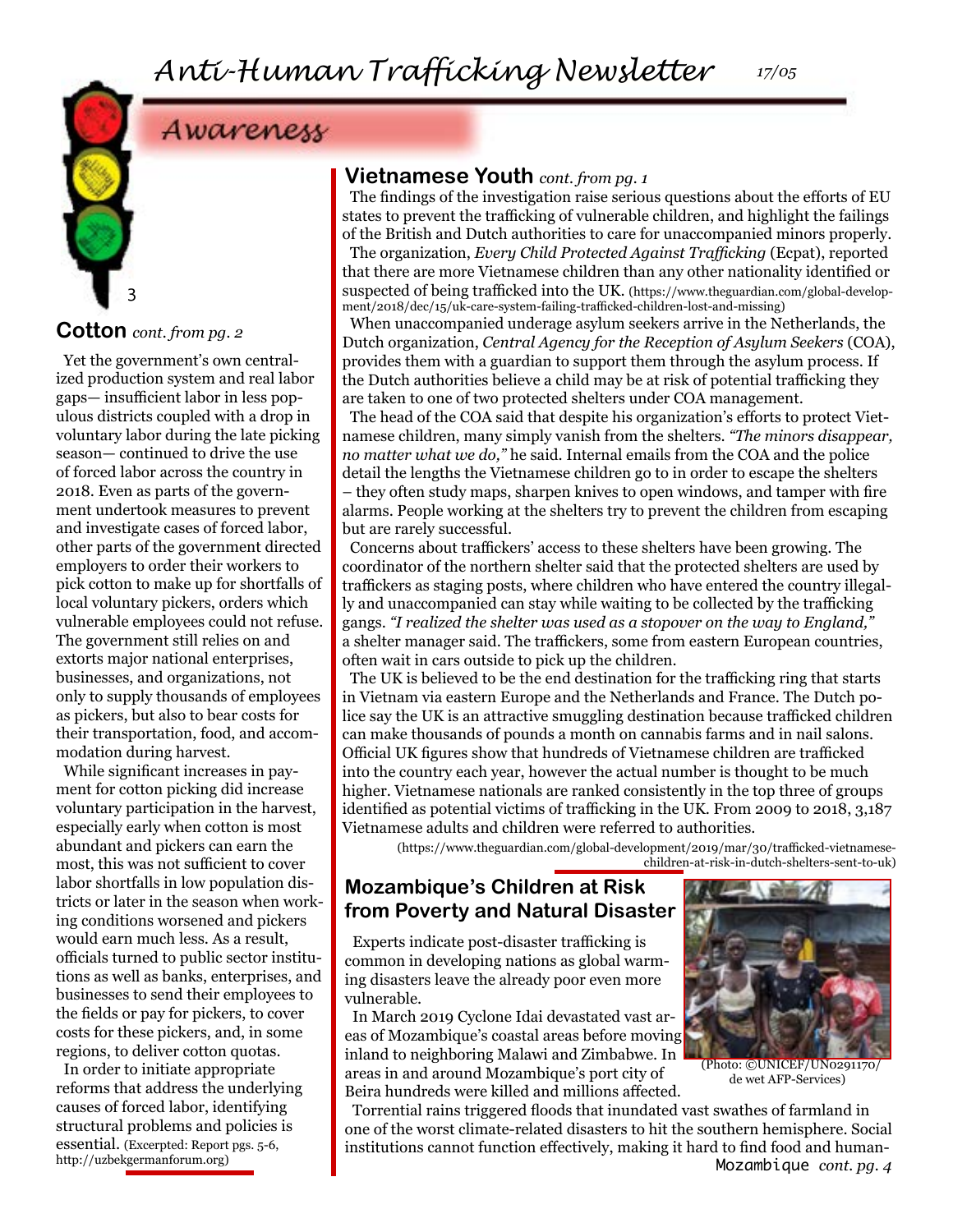### *Anti-Human Trafficking Newsletter*

4

Awareness

### **Cobalt: Clean Energy & Abusive Child Labor**

The *Democratic Republic of Congo*  (DRC) contains vast and significant mining resources including more than 1100 minerals and precious metals. The world market for cobalt is growing rapidly, with the DRC producing more than half of the world supply. Mining accounts for about 80% of the DRC's earnings. Yet, despite these vast riches of tin, gold, nickel, copper, and cobalt, the average Congolese citizen earns just \$700 a year.

Numerous cobalt extraction companies in the DRC employ children as young as 7 years old to extract this mineral by hand or with rudimentary tools and no protective measures. According to UNICEF, roughly 40,000 young boys and girls (under 18 years) are used for dangerous mining activities in southern DRC, extracting cobalt. Children number 40% of all workers in the region's mines.

The working conditions for children



at these mining sites is atrocious. Given the same status as adults, they work without breaks and without any basic measures for protection or security. In unbearable heat, with clouds of red dust and weak light, these children dig at depths of 200 to 300 meters and are at constant risk of asphyxiation,

rockslides, or other accidental deaths, for a remuneration of 1 to 2 dollars per day, often acting as human mules for cobalt diggers.

Congolese activists face strong resistance from poor families, who have sent their children to dig for minerals



in order to supplement their meager earnings. They believe they can make it into the middle class if they work as artisanal miners.

Cobalt is a key component in the lithium-ion batteries that power countless millions of smartphones, computers, and tablets. Cobalt provides a stability and high energy density that allows batteries to operate safely and for longer periods.

Its crucial role in future manufacturing is only now apparent. The global transition to renewables—the biggest energy shift in a century could depend in good measure on how readily cobalt will be available over the next several years, and how expensive it will be to produce and refine.

To curb carbon emissions, auto-

makers are ramping up production of electric vehicles. *General Motors* plans for an all-electric future. *Volkswagen* aims to have one-quarter of its production devoted to electric vehicles by 2025. Each electric-vehicle battery will need about 18 pounds of cobalt over 1,000 times as much as the quar-

ter-ounce of cobalt in a smartphone. *Volkswagen*, for example, expects it will need to build six giant battery factories within a decade simply to supply its electric-car plants.

*17/05*

The reliance on a single raw material is nothing new. The auto industry owes its existence to pumping crude oil out of the earth. But there is a key difference. Oil reserves are tapped in dozens of countries and under every ocean. By contrast, cobalt has until now been heavily concentrated in the DRC — a country beset by conflict, corruption, poverty, and dysfunction. That reality poses urgent ethical challenges for the technology, automotive, and mining companies that need cobalt—problems that, if not resolved,

could threaten the very ability of those companies to win over millions of consumers to cleaner energy.

To read a current, detailed article and learn what companies need to do and try to do to overcome the abuse in cobalt mining, go to: http://fortune.com/longform/bloodsweat-and-batteries/

(https://www.humanium.org/en/ child-labor-in-the-mines-of-the-democraticrepublic-of-congo/)

**Mozambique** *cont. from pg. 3*

itarian supplies. This leaves women and children at risk of kidnapping, sexual exploitation and trafficking. The United Nations (UN) estimates up to a million children were affected in Mozambique alone.

Aid workers are particularly concerned about orphaned children and those separated from their families, who are fending for themselves. In addition to dangers of trafficking, a lack of food can also trigger an increase in early child marriages. Mozambique is among the top 10 countries in the world with the highest rates of child marriage - around 48% of girls are married before 18. This poses another risk for girls.

Reporting by the Thomson Reuters Foundation http://www.humantrafficking.co.za/index.php/ news/2521-first-cyclone-then-slavery-risksabound-for-mozambique-children-27 march-2019)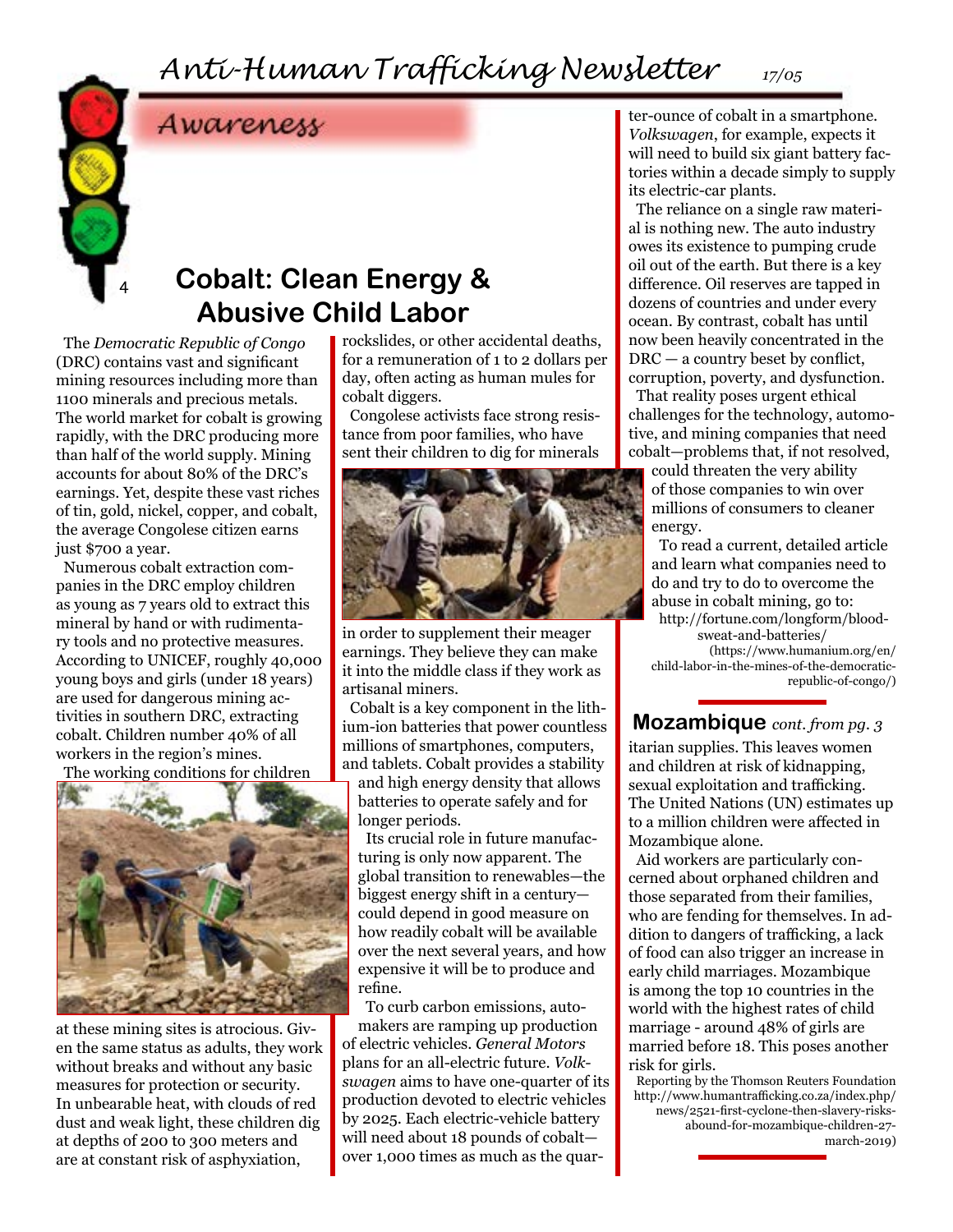### Advocacy

### <sup>5</sup> **Work of the Center for Child Rights & Corporate Social Responsibility (CCR CSR)**

CCR CSR has been a pioneer consulting business on child rights in their supply chains for nearly 10 years, working in a growing number of Asian countries including China, Hong Kong, Myanmar, Vietnam, Bangladesh, Laos, Malaysia and Indonesia. They have extensive experience and expertise in helping companies improve their direct and indirect impact on children and thereby strengthen their sustainable business. Examples of three initiatives follow. (http://www.ccrcsr.com)

#### **Children Working at Home**

*CCR CSR* and *Save the Children Deutschland* have teamed up to produce a new ground-breaking study on *"Home-based Work in Textile Supply Chains and its Impact on Children."*

Although homeworkers are largely invisible, the *International Labor Organization* (ILO) estimates that 300 million people worldwide are producing goods in homes, not in factories. Some of them enter global supply chains without the knowledge of brands.

In addition there is little information on the risks or benefits that this unregulated part of global supply chains can have on children.

The *'Home-based Work'* report will identify pragmatic solutions for brands and factories to use so that risks be-



come opportunities and that children's rights are protected.

(http://www.ccrcsr.com/news/new-studyshed-light-home-based-work-textile-supplychains-and-its-impact-children)

#### **Laos: A Youth Training Program**

According to *International Labor Organization* (ILO) figures, 41.1% of youth (aged 15-25) are unemployed and out of the education system in Laos. Many lack access to decent work and training opportunities.

Therefore CCR CSR has implemented a youth inclusion project in Laos for *Mekong Timber Plantations.* The program aims to create work opportunities for youth in its forestry nursery, plantations and associated support services by helping management identify suitable workstations for juvenile workers, training management about responsible recruitment and juvenile worker management, and delivering a series of skill-building training sessions to the young workers. Young workers receive training in lit-

eracy skills, financial literacy and basic computer skills, and learn about gender-based violence and workplace discrimination.

*Mekong Timber Plantations* is committed to ensuring its operations have a positive impact on children and youth. Upon completion of this program, plantation managers will have the capacity to continue running the program independently, creating highly sought-after skill-building opportunities while also building up a skilled labor force.

(http://www.ccrcsr.com/content/youthinclusion-project-forestry-sector)

#### **Children's Voices: Four Countries, Four Stories**

CCR CSR and the *Global Child Forum* created a 7-minute film in which children speak about how child rights' projects improved their lives, while at the same time inspiring businesses to invest in child rights.

The film includes four short stories from China, Vietnam, Bangladesh and Myanmar. In each country, children and/or their parents introduce viewers to one child rights project that has positively impacted their lives.



*"What's so special about this film is that it gives voice to children whose individual stories are often lost in impersonal statistics or missing from formal discussions about child rights. We are proud to be able to share their stories while at the same time highlighting the positive impact businesses can have on the lives of children when they embrace child rights initiatives."* 

Ines Kaempfer, Executive Director of CCR CSR (http://www.ccrcsr.com/content/ four-countries-four-voices-how-businessescan-impact-lives-children)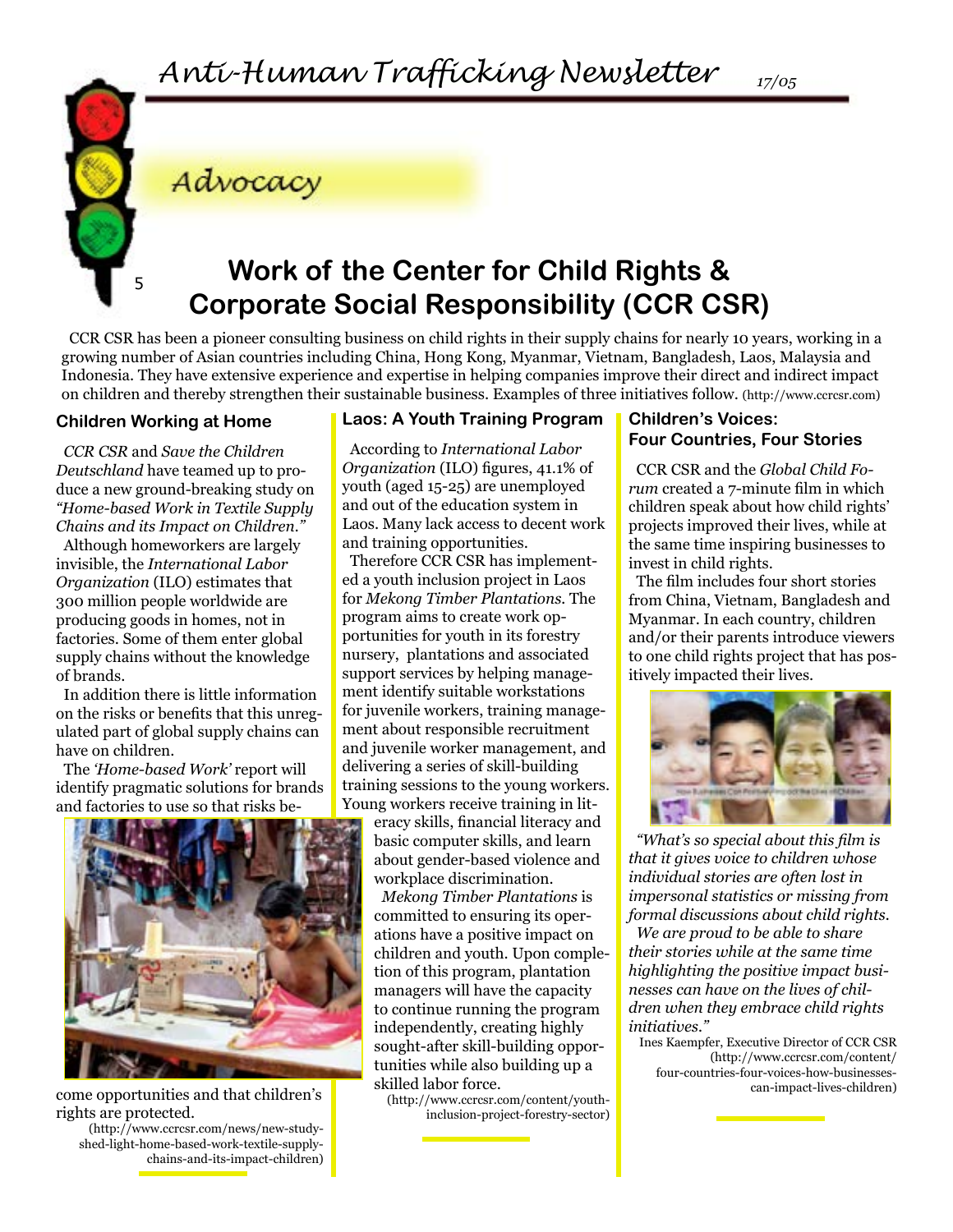Advocacy

### **The Responsible and Ethical Private Sector Coalition against Trafficking**

RESPECT endeavors to facilitate debate among diverse stakeholders; provide relevant contributions to the research basis; build linkages to other crimes; and develop effective public policy towards a more effective global response to human trafficking.

6

The goal of RESPECT, together with the business community, is to:

- Raise awareness and build understanding of human trafficking in global supply chains;
- Provide a platform for peer exchange, to share knowledge, present and improve best practices and existing strategies for countering human trafficking in supply chains, and to develop new initiatives to implement going forward;
- Publish industry-specific case studies for use by a wide audience;
- Provide stakeholders and decision makers (mainly from the private sector) with the tools they need to identify, map, and combat human trafficking in business supply chains;

 • Generate momentum amongst the business community to share knowledge among them in the pursuit of improved prevention and mitigation of human trafficking.

 • Engage businesses and provide them with training tools.

 • Create a forum for the business community to share its experiences.

 • Link businesses with the UN, NGOs and the youth to combat human trafficking.

 • Raise awareness among the general public of the impact they can have on the issues of human trafficking in the private sector in their role as consumers.

(http://www.respect.international/about-us/ who-we-are/)

There are three founding RESPECT

#### organizations: *Global Initiative Against Transnational Organized Crime*

Headquartered in Geneva, the *Initiative* comprises a network of nearly 100 independent global and

regional experts working on human rights, democracy, governance, and development issues where organized crime has become increasingly pertinent. It commissions and shares research globally; curates a robust resource library of 2,000 reports and tools specific to organized crime; and uses its convening power to unite both the private and public sectors against organized crime.

The *Global Initiative* seeks to project the expertise of its Network members outwards and to make it available to a broader range of stakeholders, including through developing tools necessary to further the development of effective human trafficking responses.

#### *Babson College's Initiative on Human Trafficking*

*and Modern Slavery*  The *Initiative* is an action-oriented think tank focused on addressing human trafficking and

modern slavery through an entrepreneurial and private sector.

The mission of the *Initiative* is to: • Bring together entrepreneurial minds, students, and influential business leaders; corporate, NGO, and governmental partners; and human trafficking and modern slavery activists from around the world in order to learn, network, and build innovative approaches to advancing human freedom

• Leverage expertise and resources from *Babson College* to develop cutting-edge research, classroom approaches, and action-oriented initiatives to educate and activate current and next-generation business leaders in the fight against human trafficking and modern slavery

(http://www.babson.edu/academics/ teaching-and-research/the-initiative-onhuman-trafficking-and-modern-slavery/)

*International Organization for* 



lished in 1951, the IOM is the *United Nations Migration Agency* leading in the field of migration and working closely with governmental, intergovernmental and non-governmental partners.

With 166 member states, eight states with observer status, and 480 offices in over 100 countries, IOM is dedicated to promoting humane and orderly migration for the benefit of all. It does so by working to help ensure the orderly and humane management of migration, to promote international cooperation on migration issues, to assist in the search for practical solutions to migration problems and to provide humanitarian assistance to migrants in need, including refugees and internally displaced people.

IOM has been working to counter the trafficking in persons since 1994. Over 90,000 trafficked persons have been assisted. IOM's primary aims are to prevent trafficking in persons and to protect victims from the trade while offering them options of safe and sustainable reintegration and/or return to



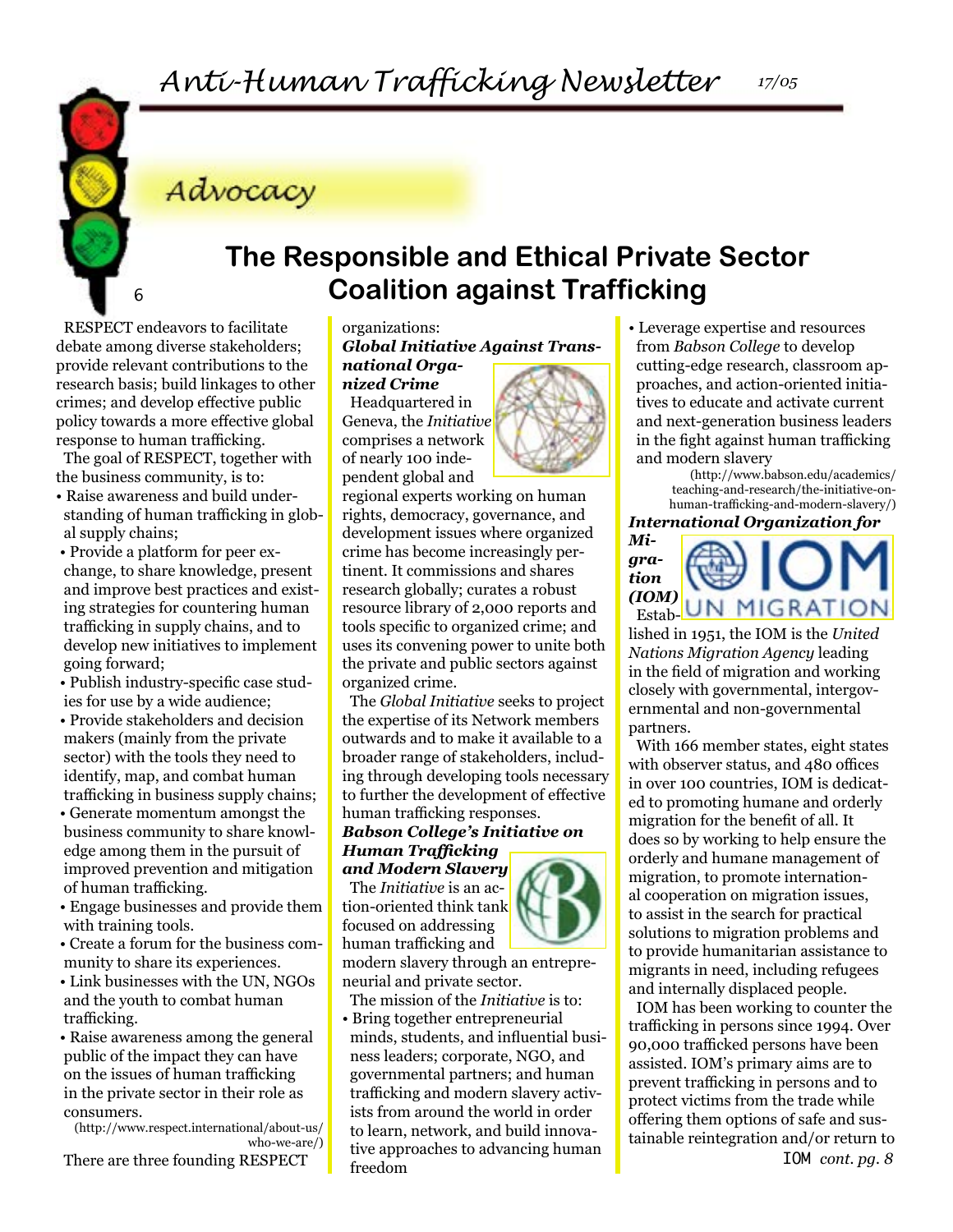*Anti-Human Trafficking Newsletter 17/05*



Advocacy

### **Open Apparel Registry (OAR)**

The *Open Apparel Registry* (OAR) is an open source tool which maps garment facilities worldwide and assigns a unique ID number to each.

The mission of the OAR is to maintain an open-source, neutral and publicly accessible database of every facility in the global apparel and footwear sector, for the purposes of enabling industry collaboration and improved identification of factories.

The OAR compiles data from multiple sources including large datasets from multistakeholder initiatives (MSIs), brand and retailer supplier lists, facilities and factory groups, service providers, government databases and more. The data is published under an open data license, *Creative Commons CC-BY-SA 4.0.* The collated database is powered by an advanced name and address-matching algorithm, developed by geospatial software firm, *Azavea.* 

The free-to-use tool can be accessed by any organization to update and standardize a supplier list against the database, view facility affiliations, and use the OAR ID as a unique and shared ID across software systems and databases.

The application uses statistical text analysis to compare newly submitted items to the existing list of facilities in an attempt to automatically match highly similar items. Where the similarities between items are weaker, the application will present a potential match, requiring confirmation from the contributor/user.

To contribute to the database, users must create a free account at the *Register* tab on the main toolbar. Anyone can sign up and contribute. Organizartions can:

- Update and standardize facility names and addresses against the database;
- Understand affiliations of current and prospect facilities to identify opportunities for collaboration;
- Find potential new suppliers, listed with their credentials and affiliations;
- Leverage the OAR ID as a unique and shared ID across software systems and databases.

Users interested in browsing the OAR are able to search the site without creating an account.

For more detailed information on how the system processes lists, go to: https://openapparel.org/about/processing

### **User Guide The HER Project: Empowered Women, Dignified Work, Better Business**

*Business for Social Responsibility's* (BSR) HERproject™ is a collaborative initiative, bringing together global brands, their suppliers, and local NGOs to empower low-income women working in global supply chains. Its mission is to unlock the full potential of women working in global supply chains through workplace-based interventions on health, financial inclusion, and gender equality. (https://herproject.org/programs/herrespect)

Since its inception in 2007, HERproject<sup>™</sup> has worked in more than 700 workplaces across 14 countries and has increased the well-being, confidence, and economic potential of more than 800,000 women. HerProject *cont. pg. 8*

### **Interactive Map for Business of Anti Human Trafficking Organizations**

Given the rapid development of initiatives aimed at helping businesses fight human trafficking, the *Global Business Coalition Against Trafficking* (GBCAT), the *RESPECT Initiative*, and the *United Nations Global Compact* through its *Action Platform on Decent Work in Global Supply Chains,* identified the urgent need to provide a unified resource of information on stakeholders engaging with the private sector in the fight against human trafficking.

The *Interactive Map for Business of Anti-Human Trafficking Organizations* and the accompanying report is a resource for companies to find emerging partners and resources; for use by anti-trafficking organizations and the general public to improve coordination on the eradication of modern slavery; and a baseline from which existing and newly formed initiatives can move forward.

The *User Guide* can be found at: http://www.modernslaverymap.org/ assets/Modern Slavery Map Report.pdf To add an organization or update an organization's tags, write:

contact@modernslaverymap.org



See more information on pg. 8